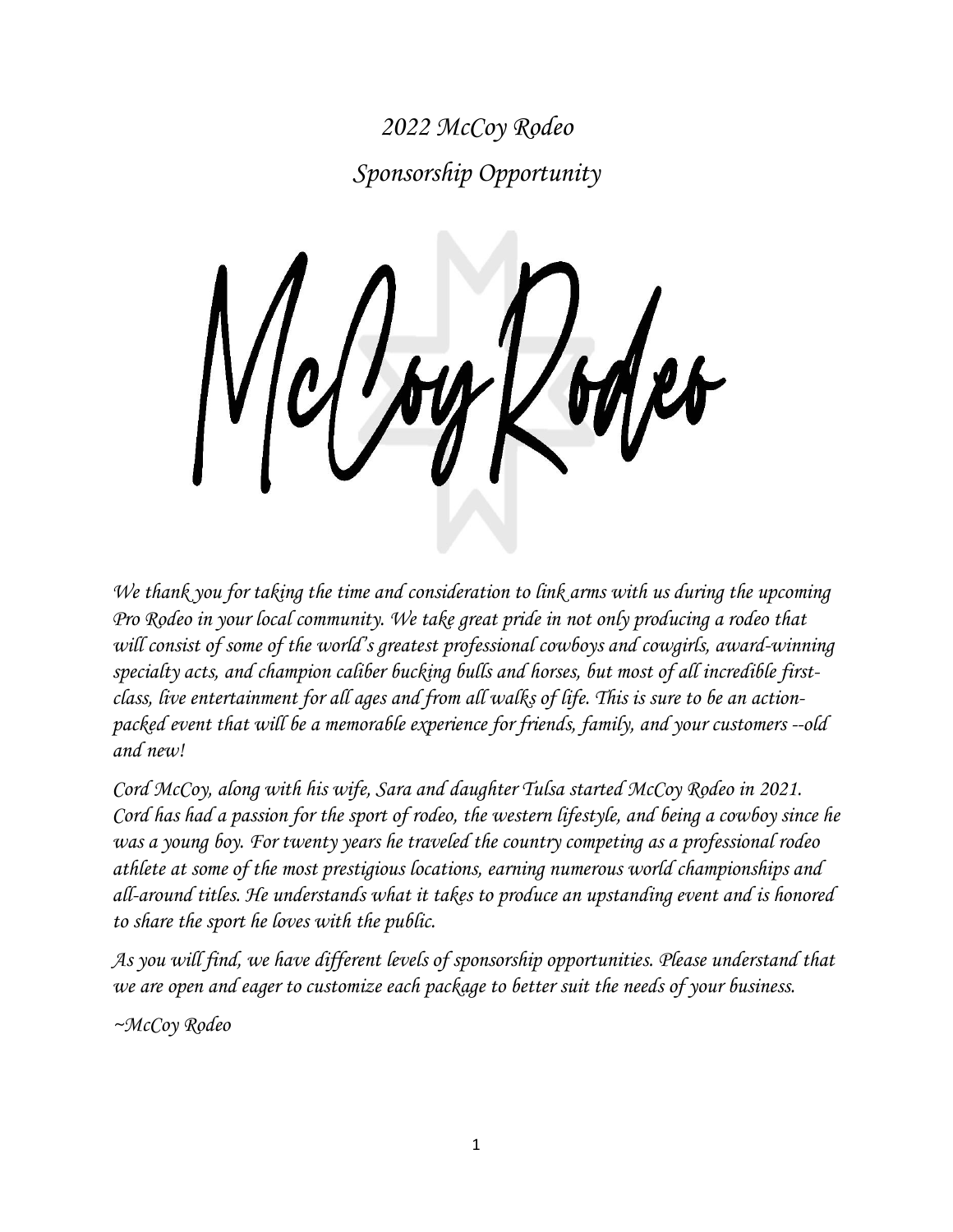# **BRONZE SPONSOR**

## **\$500**

# *Ticketing*

- Two tickets to the "Kick Up Your Boots Pre-Party"
- Two Tickets to both Friday and Saturday night's Rodeo (4 total)

# *Signage*

• One 2' by 4' coroplast sign with logo to be displayed on perimeter fencing during the Rodeo (provided by McCoy Rodeo)

# *Added Value*

- One announcement by the Rodeo Announcer during the Rodeo
- Invitation to Sponsor Hospitality Tent, Friday and Saturday night prior to the Rodeo
	- Sponsor logo listed on the Sponsor Roster Banner @ the Main Entrance
	- Sponsor logo listed on day sheet (handed out to spectators at entrance)
		- One framed Rodeo Commemorative Poster
- Sponsor logo listed on the Sponsor Roster page of the McCoy Rodeo website
	- Recognition on McCoy Rodeo social media accounts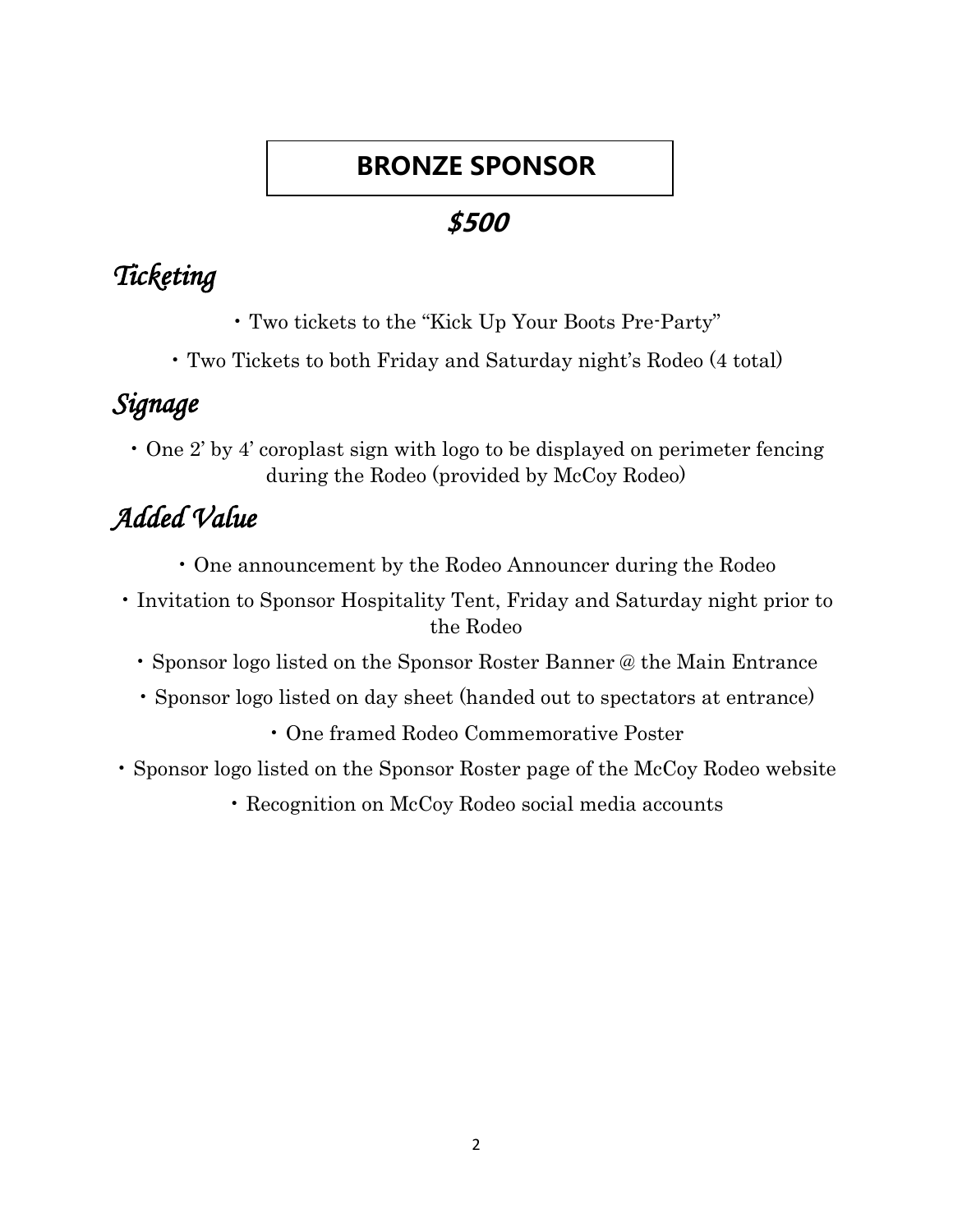### **SILVER "Let 'Er Buck" SPONSOR**

### **\$1,000**

# **"Bucking Chute Sponsor"**

# *Ticketing*

•Four tickets to the "Kick Up Your Boots Pre-Party" •Four tickets to both Friday and Saturday night's Rodeo (8 total)

## *Signage*

•One coroplast sign displayed on the outside of the bucking chute (the most popular rodeo action will come from the bucking chutes)

# *Added Value*

•Numerous announcements by Rodeo Announcer

•Invitation to Sponsor Hospitality Tent Friday and Saturday night prior to Rodeo

•Sponsor logo listed on the Sponsor Roster Banner @ the Main Entrance

•Sponsor logo listed on day sheet (handed out to spectators at entrance) •One framed Rodeo Commemorative Poster

•Sponsor logo listed on the Sponsor Roster page of the McCoy Rodeo website •Recognition on McCoy Rodeo social media accounts

# *Official Ticket Outlet*

\*\* Includes the additional option for your business to be an "official ticket" outlet" for the rodeo for an additional \$500. Ticket pre-sales are \$5 cheaper than "at the gate" pricing, which will likely result in an increase of traffic into your business. Signage will be provided by McCoy Rodeo to place at your business to share the news that they can purchase their rodeo tickets at your location! McCoy Rodeo will promote your business as a ticket outlet. If adequate time is available—your business will be listed on the Rodeo poster that will be shared throughout the local area!! (this option is limited to Silver/Gold sponsors on a first come first serve basis)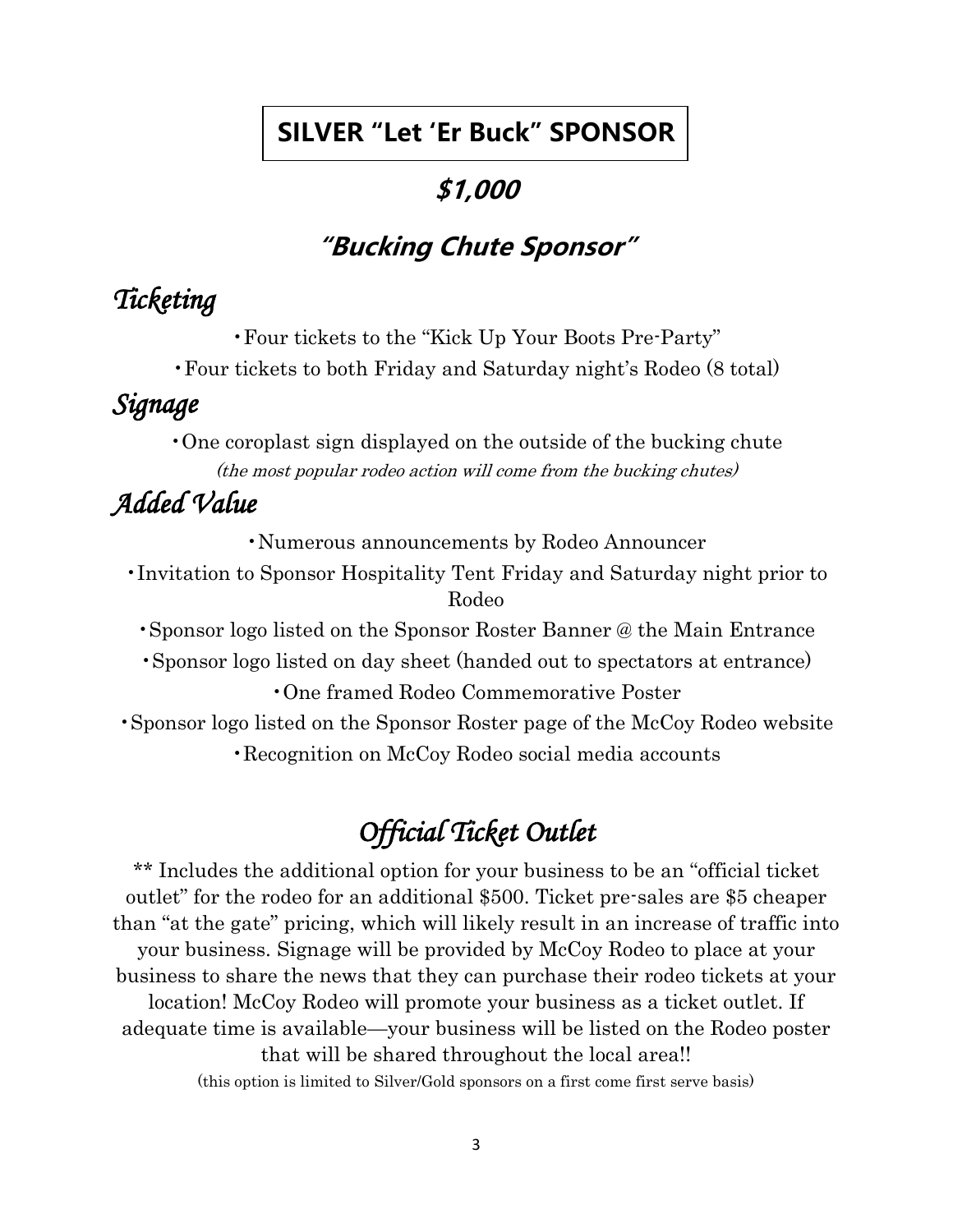### **GOLD BUCKLE SPONSOR**

### **\$1,500**

### **"Event Sponsor"**

Events are available on a first come, first serve basis and include the following options: **1) Bareback Riding 2) Steer Wrestling 3) Local Youth Mutton Busting 4) Team Roping 5) Saddle Bronc Riding 6) Specialty Act 7) Calf Roping 8) Ladies Breakaway Roping 9) Local Youth Calf Scramble 10) Barrel Racing 11) Bull Riding**

# *Signage*

•One flag w/ business logo, presented horseback prior to one of the above events

•One four' by four' coroplast sign with logo displayed on the perimeter fencing (provided by McCoy Rodeo)

# *Ticketing*

•Six tickets to the "Kick Up Your Boots Pre-Party" •Six tickets to both Friday and Saturday night's Rodeo (12 total) *Added Value* 

•Numerous announcements by Rodeo Announcer •Invitation to Sponsor Hospitality Tent Friday and Saturday night prior to Rodeo •Sponsor logo listed on the Sponsor Roster Banner @ the Main Entrance •Sponsor logo listed on day sheet (handed out to spectators at entrance) •One framed Rodeo Commemorative Poster •Sponsor logo listed on the Sponsor Roster page of the McCoy Rodeo website •Recognition on McCoy Rodeo social media accounts *Official Ticket Outlet* 

\*\* Includes the additional option for your business to be an "official ticket outlet" for the rodeo for an additional \$500 as described on page 3.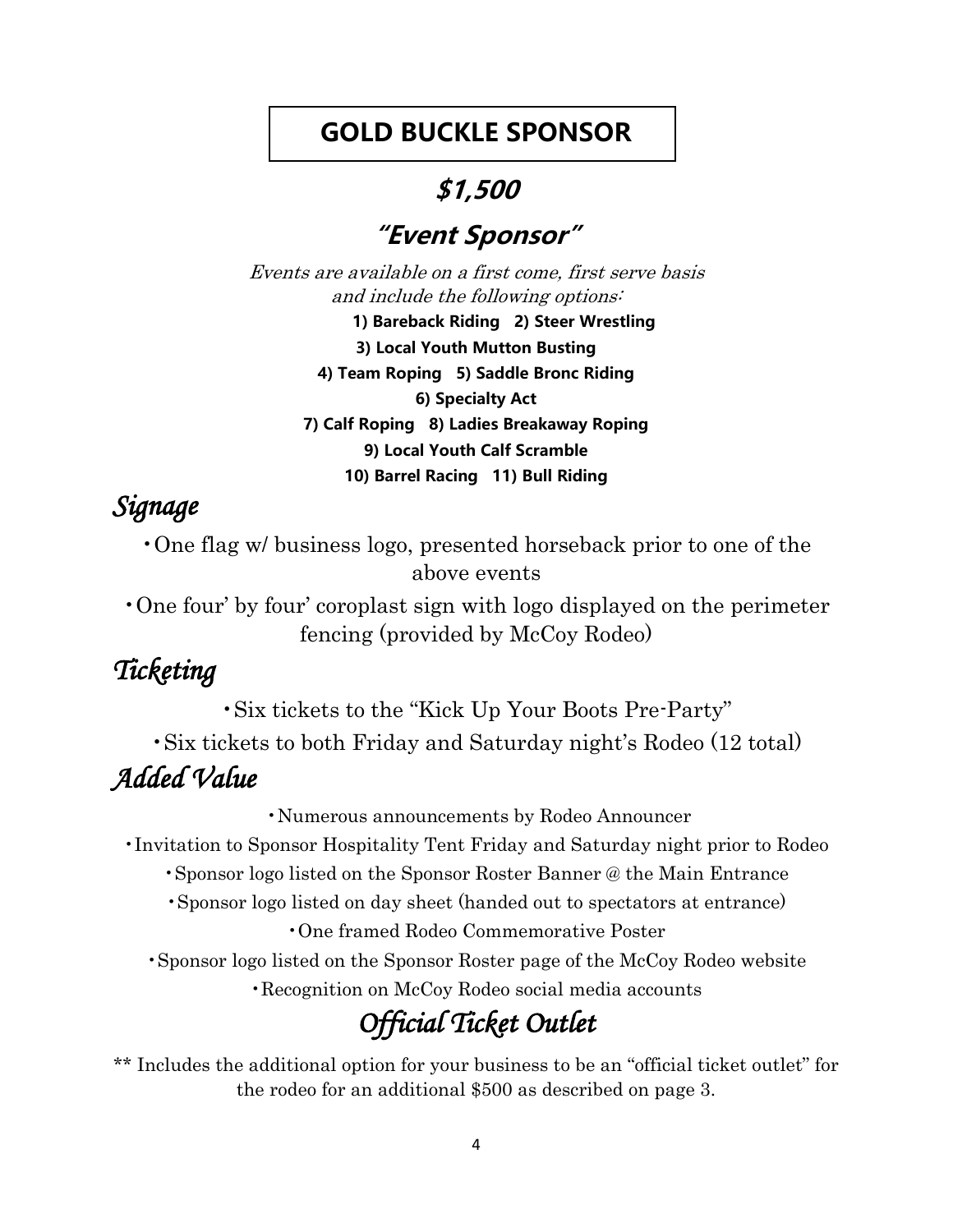### **ALL-AROUND CHAMPION SPONSOR**

# **\$5,000 "Presenting Sponsor"**

#### Example:

#### Atlantic ProRodeo presented by YOUR BUSINESS NAME

### *Ticketing*

•12 VIP Private Tour Passes prior to event

•12 tickets to the "Kick Up Your Boots Pre-Party"

•12 tickets to both Friday and Saturday night's Rodeo (24 total)

### *Signage*

•One flag with business logo, presented horseback at opening ceremony

•One four' by eight' coroplast sign with logo displayed on the perimeter fencing (provided by McCoy Rodeo)

•Overhead sign by the main gate

### *Added Value*

•Numerous announcements by Rodeo Announcer •Invitation to Sponsor Hospitality Tent Friday and Saturday night prior to Rodeo •Sponsor logo largely listed on the Sponsor Roster Banner @ the Main Entrance •Sponsor logo largely listed on day sheet (handed out to spectators at entrance) •One framed Rodeo Commemorative Poster •Sponsor logo listed on the Sponsor Roster page of the McCoy Rodeo website •Recognition on McCoy Rodeo social media accounts •Option to be an official ticket outlet for no additional cost (more information about ticket outlet at the bottom of page 3)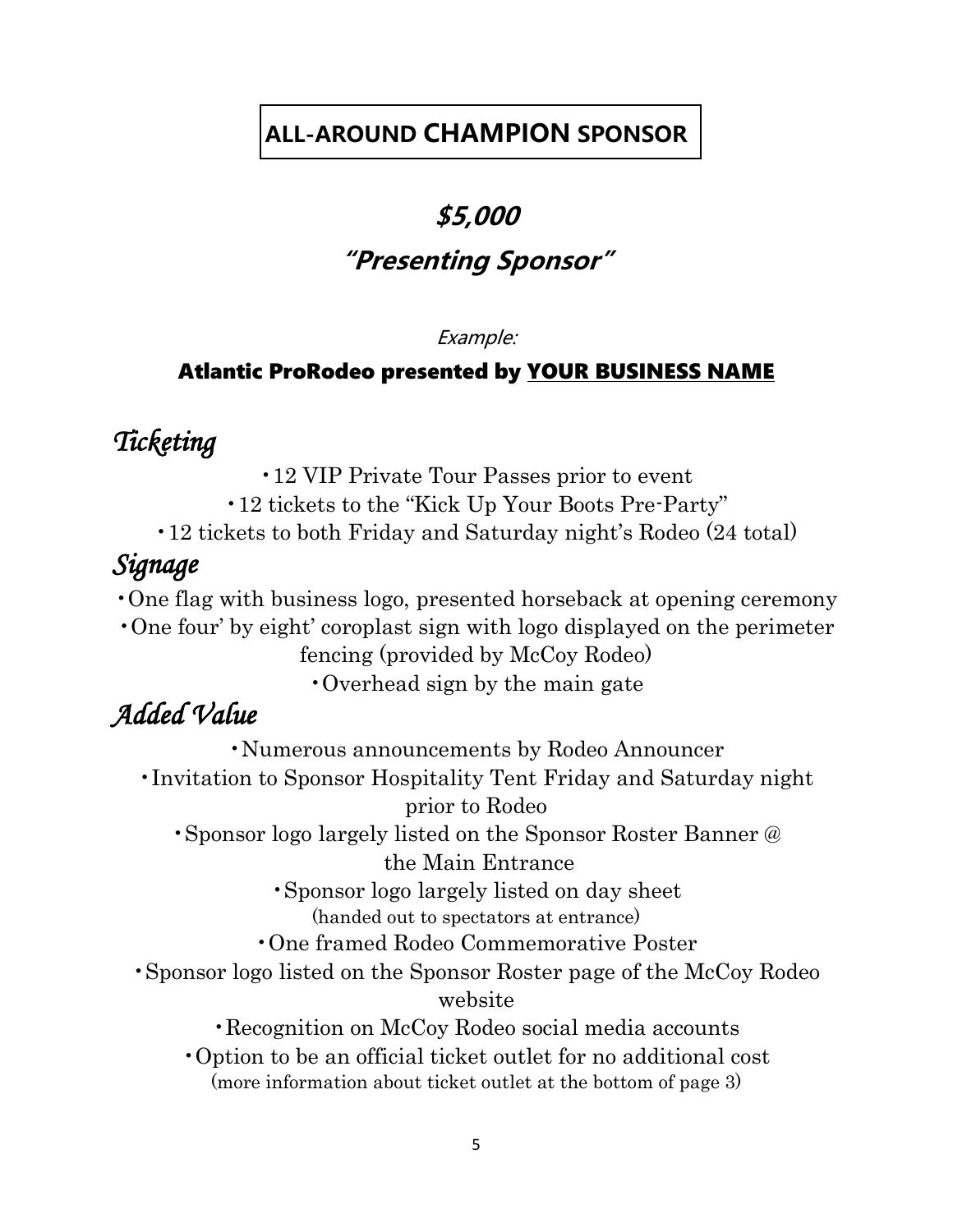### **WORLD CHAMPION SPONSOR**

### **\$20,000**

(minimum 5 year commitment)

### **"Official Title Sponsor"**

Example:

The event would be named-

### "YOUR BUSINESS NAME HERE Pro Rodeo"

•Business name included with all marketing (example- newspapers, radio, rodeo signage, tickets, and more)

### *Ticketing*

•20 VIP Private Tour passes prior to event

•20 tickets to the "Kick Up Your Boots Pre-Party"

•20 tickets to both Friday and Saturday night's Rodeo (40 total)

### *Signage*

•One flag with business logo, presented horseback at opening ceremony and prior to each 11 main events of the Rodeo •One four' by eight' coroplast sign with logo displayed on the main arena gate (provided by McCoy Rodeo) •Two four' by four' coroplast signs on perimeter fencing *Added Value*  •Autograph Signing / Meet & Greet with Cord McCoy •Numerous announcements by Rodeo Announcer •Company recognition at intermission •Invitation to Sponsor Hospitality Tent Friday and Saturday night •Sponsor logo on Rodeo crew shirts •Sponsor logo largely listed on the Sponsor Roster Banner @ the Main Entrance •Sponsor logo largely listed on day sheet (handed out to spectators at entrance) •One framed Rodeo Commemorative Poster

•Sponsor logo listed on the Sponsor Roster page of the McCoy Rodeo website

•Recognition on McCoy Rodeo social media accounts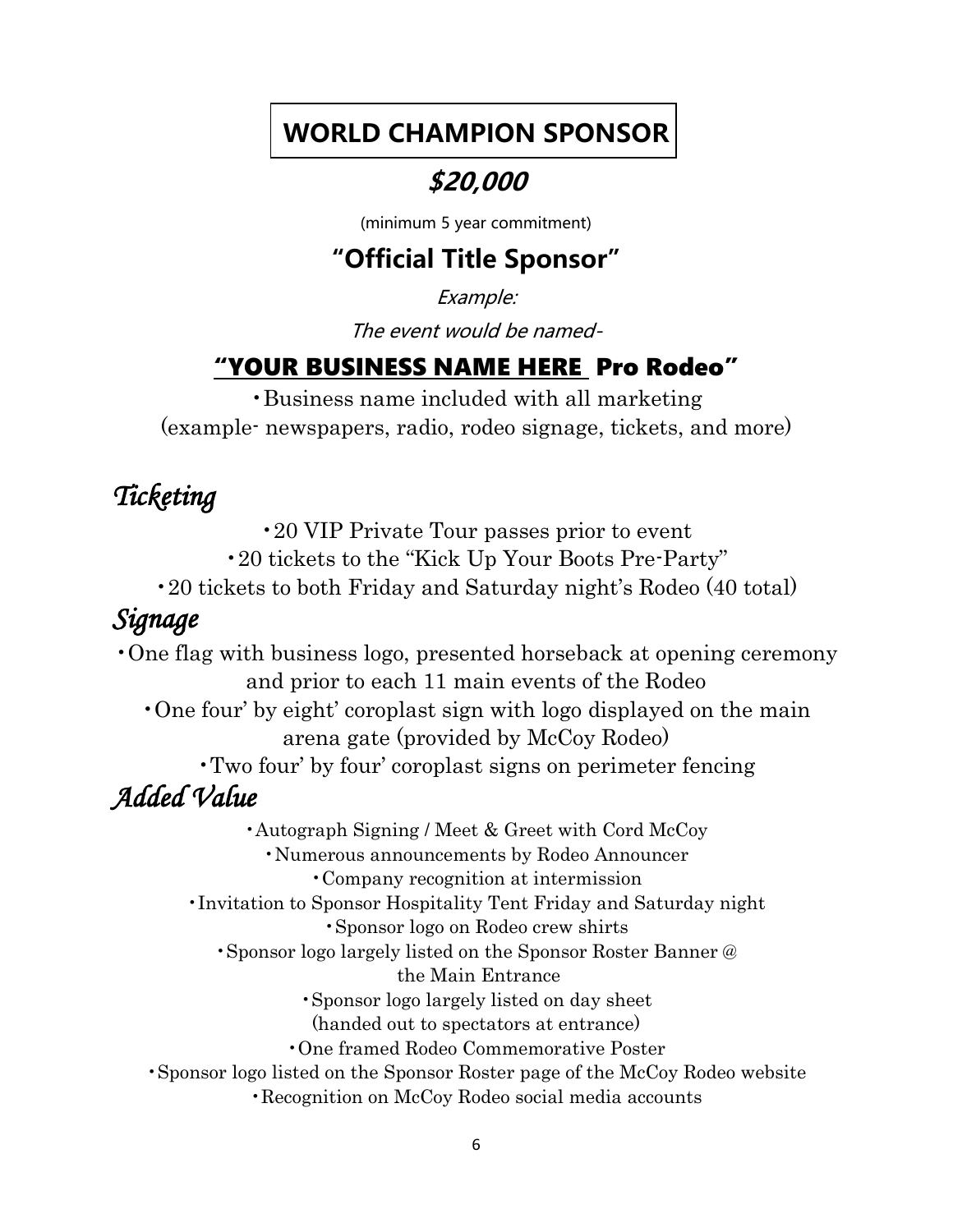# *Advertising Examples*

*Photographs by Dale Hirschman*